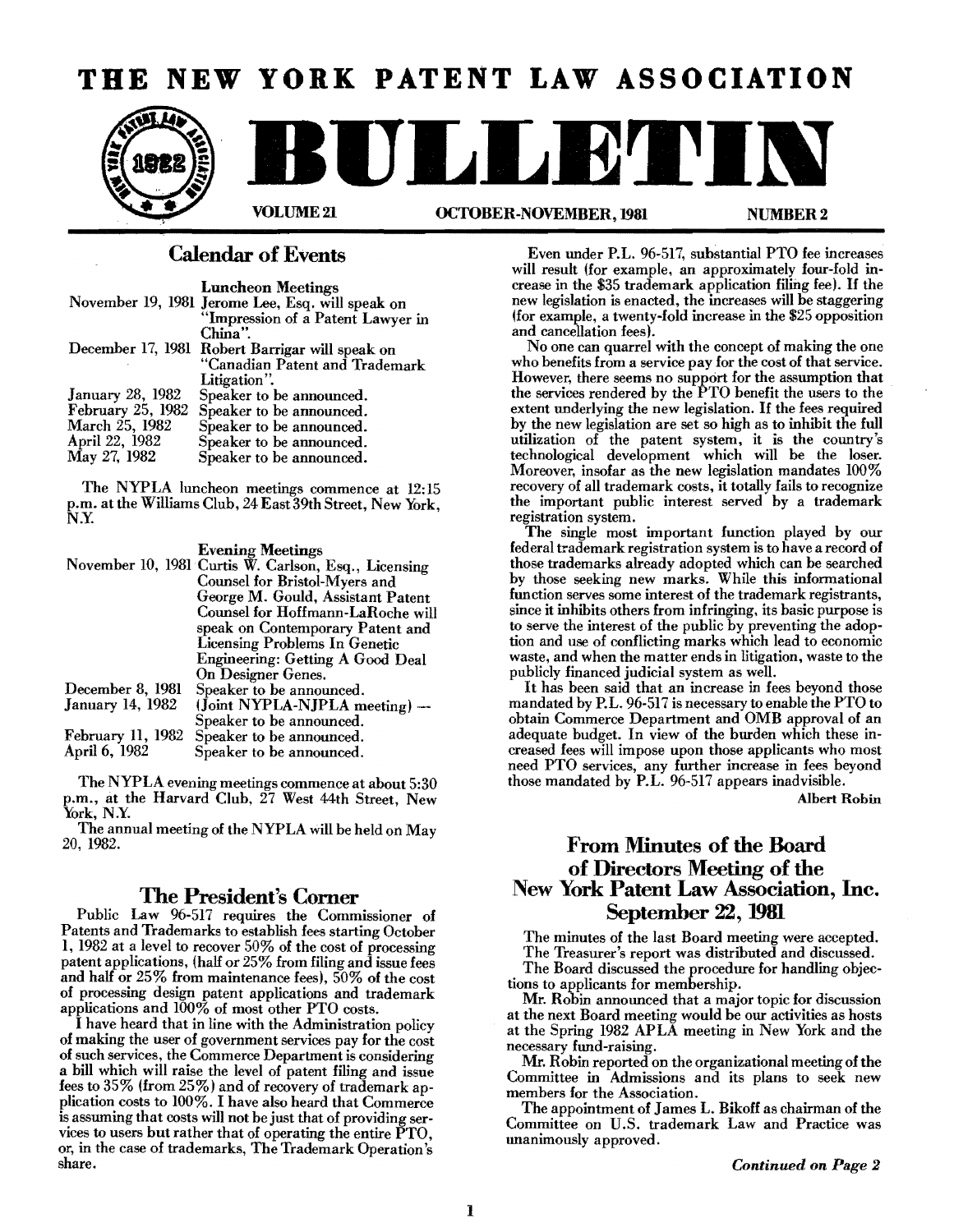#### *Minutes of the Board-Continued from Page 1*

Mr. Robin announced that he had named Thomas P. Dowd as NYPLA representative to the PTO Ad Hoc Committee, as he will be the chairman of the Subcommittee on Patent and Trademark Office Affairs and Practice.

The upcoming Paris Convention Conference at Nairobi was discussed. Mr. Jorda stated that he would be attending the first week on behalf of another organization. The Committee on Foreign Patent Law and Practice has been asked to follow the results of the conference.

The WIPO Computer Software Questionnaire, which had previously been referred to several committees, was briefly discussed. Comments had been received from the Committee on Foreign Patent Law and Practice.

The Association's co-sponsorship with USTA of a luncheon on September 30, 1981 was noted. Mr. Robin stated that he favored co-sponsorship of such events.

The Inventor of the Year award luncheon program scheduled for October 21, 1981 was discussed. The nature of this project in future years will be reviewed at the next Board meeting.

Mr. Wyatt reported on preparations for the CLE program at the Concord Hotel. The program is set and reservations are being received. The hotel has agreed to proceed without a guaranteed attendance.

Mr. Robin reported on arrangements for the NYPLA/NJPLA Joint Dinner, to be held on January 21, 1982 with Commissioner Mossinghoff as speaker.

The adoption of a New York State University patent policy law was noted and the subject was referred to the Committees on Incentives to Innovation and Patent Law.

The Employed Inventors' Rights Bill proposed by the IEEE was noted. The IEEE is reportedly seeking a sponsor in Congress. It was agreed that consideration should be postponed until a bill is actually introduced. It was noted that California, Minnesota, North Carolina Washington have enacted laws on this subject.

The informally circulated Patent and Trademark Office proposals for increased trademark fees were discussed. The Board was concerned by the private nature of the discussions on this and other Patent and Trademark Office matters.

The Board unanimously approved the proposal that the existing project to index Rule 287 interference discovery decisions be made a joint project with the APLA.

### Norman Torchin Speaks at the NYPLA Luncheon Meeting on October 22, 1981

Norman Torchin, Esq. a member of the Board of Patent Interferences, spoke at our first luncheon meeting of the year on "Interference Practice Made Simple". More than 100 attended this meeting and heard Mr. Torchin give a brief outline of interference practice.

Although those who attended the meeting received an outline of Mr. Torchin's speech, for the benefit of our readers and those who could not attend the meeting, we will print Mr. Torchin's outline in its entirety. This outline is as follows:

## Interference Practice Prior to Final Hearing

I. An interference is  $\ldots$ 

"a proceeding instituted for the purpose of determining the question of priority of invention between two or more parties claiming *the same* or *substantially the same invention...* [It does] not arise unless the parties [claim] the same, or substantially the same

invention." Rich, concurring, In re Bass, 177USPQ 178 at 195.

"The United States patent system is a first-to-invent system, wherefore we have interferences to determine, in case of conflict, who the first inventor is." Rich, concurring, Young v. Dworkin, 180 USPQ 388 at 393.

"Section 102, 103, and 135 of 35 USC clearly con $template$  — where different inventive entities are concerned - that only one patent should issue for inventions which are either identical to or not patentably distinct from each other." Aeloni v. Ami, 192 USPQ 486 at 489. Cf. Miller v. Eagle Mfg. Co., 151 U.S. 186 (1894).

- II. Information sources
	- A. Statute: 35 USC 102(g) and 135<br>B. Rules of Practice: 37 CFR. 1.201
	- Rules of Practice: 37 CFR. 1.201-1.292 (Forms: 3.44-3.49). See also proposed Rule Changes, 45 Fed. Reg. 78172
	- C. M.P.E.P. Chapter 1100
	- D. Rivise and Caesar ("R & C"), *Interference Law and Practice,* Vols. I-IV, Michie Co., Charlottesville, Va. (1948)
	- E. Read all correspondence from PTO<br>F. Interlocutories (Phone 703-557-3574
	- Interlocutories (Phone 703-557-3574, -3397, or -3550) - Mssrs. Robert Webster and Michael Sofocleous
	- G. Articles, infra.
- III. How to Get Into an Interference: 37 CFR 1.201-1.207; Weinberger, *The Initial Phases of an Interference:* The *Counts,* 62 JPOS 309 (1980)
- IV. How to Get Out: 37 CFR 1.262 and (for patentees only) 1.263 and 1.264
- V. Modified and Phantom Count Practice
	- A. 37 CFR 1.201(a) and 1.205(a)<br>B. Weinberger, op. cit.; Moore
	- Weinberger, op. cit.; Moore v. McGrew, 170 USPQ 149 (Bd. Pat. Int. 1971)
	- C. CCPA: Squires v. Corbett, 194 USPQ 513 (1977)
		- Aelony v. Arni, supra.
		- Tolle v. Starkey, 118 USPQ 292 at 294  $(1958)$
- VI. "204(c)" Practice (37 CFR 1.204(c))
	- A. M.P.E.P. 1101.02<br>B. Calvert, *An Overv* 
		- Calvert, *An Overview of Interference Practice*, 62 JPOS 290 at 291-298 (1980)
		- C. Wetmore v. Quick, 190 USPQ 223
		- D. Kahl v. Scouville, 203 USPQ 652
- VII. Preliminary Statement
	- A. 37 CFR 1.215-1.228
		- B. Form: 37 CFR 3.44 and 3.45<br>C. Calvert. op. cit., pp. 299-302
		- C. Calvert, op. cit., pp. 299-302<br>D. Reddy v. Davis. 187 USPO
		- Reddy v. Davis, 187 USPQ 386 (Comm'r. Pat. 1975); Mandamus Denied, 188 USPQ 644.
- VIII.Motion Period (37 CFR 1.231) (R & C, Chapt. XVI) (Torchin, *The Pitfall of Interference Practice: 37*  CFR 1.231, 60 JPOS 579 (1978))
	- A. To Dissolve (37 CFR 1.231(a)(1))
		- 1. Unpatentability Over Prior  $Art Reex$ amination
		- 2. Lack of adequate support in party's disclosure for limitations in that party's *claim*  which corresponds to the *count*. ("right to make"); Snitzer v. Etzel, 189 USPQ 415; Segall v. Sims, 125 USPQ 394; Sze v. Bloch, 173 USPQ 498, Fontijn v. Okamoto, 180 USPQ 193; Squires v. Corbett, supra; Tomacek v. Stimpson, 185 USPQ 235.

*Continued* on *Page* .,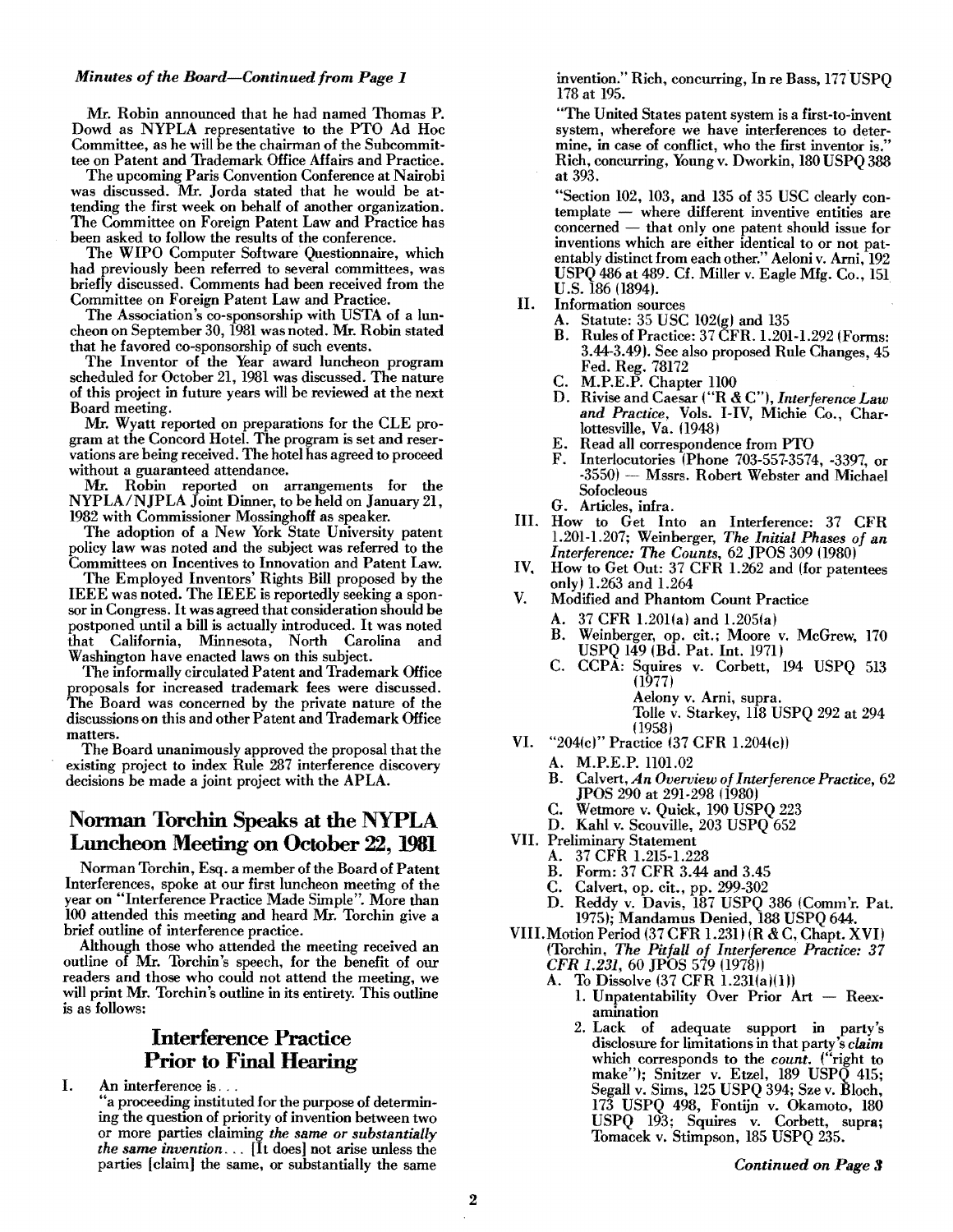- 3. Inoperability (ordinarily requires proof); Field v. Knowles, 86 USPQ 373; Nicolau v. Copperman, 168 USPQ 717, Garrett v. Cox,
- 4. No Interference in Fact (Careful); Aelony v. Ami, supra; Nitz v. Ehrenreich, 190 USPQ 413, Brailsford v. Lavet, 138 USPQ 28; Urbanek v. Tanaka, 195 USPQ 458 (Comm'r. Pat.).
- 5. Res judicata or estoppel; Stoudt v. Guggenheim, 210 USPQ 359; In re Baxter, 210 USPQ 795; Meitzner v. Mindick, 193 USPQ 17; Fraze v. Siemonsen, 186 USPQ 480 (Bd. Pat. Int. 1974); Honda v. Bohanon, 167 USPQ 571 (Bd. Pat. Int. 1970).
- 6. Etc.; see particularly 37 CFR 1.23l(d) ("of a similar character") and Strashum v. Dorsey, 145 USPO 475.
- B. To amend by *addition* or *substitution* (37 CFR 1.231(a) (2) and 1.231(b)). (Caveat; most opportune time to look at proofs and consider "modified" practice, supra); Becker v. Patrick, 47 USPQ 314 (Comm'r. Pat.); Milton v. Love 190 USPQ 319 (Comm'r. Pat.1; Squires v. Cor: bett, supra; MPEP 1105.03.
- C. To substitute another application owned by movant.  $(37 \text{ CFR } 1.231(a)(3))$ . (Note: this includes adding a reissue); Jacobsen v. Carlson, 1923 CD 32 (Comm'r. Pat.1; R&C, Vol. I, Sec.'228.
- D. To be accorded, or attack, benefit (37 CFR 1.231 (a)(41)
	- 1. Similar to issue of "right to make"; Noyce v. KIlby, 163 USPQ 550; Martin v. Johnson 172 USPO 391.
	- 2. 35 USC 112 applies to both 119 and 120; Kawai v. Metlesics, 178 USPO 158; Weil v. Fritz, 196 USPQ 600.
	- 3. Be sure to move for benefit of all applications applicable. (Also consider with motion to amend 1.23l(c)).
- E. To convert inventorship  $(37 \text{ CFR } 1.231 \text{ (a)}(5));$ Weil v. Fritz, supra, Cf. Preliminary Statement.
- IX. Motions for Permission to Take Testimony other than Ordinarily Assigned as per 37 CFR 1.251 et seq. and 37 CFR 1.287
	- A. 37 CFR 1.225 for junior and 1.25l(b) for senior (e.g. inter partes tests)
	- B. *Practice Under* 37 *CFR* 1.225, Commissioner's Notice of June 15, 1981, 1008 O.C. 9.
	- C. Calvert, op. cit. pp. 302-308.
- X. Discovery
	- A. McKelvey, "Discovery Before the Board of Patent Interferences," 58 JPOS 186-201 (March 1976).
	- B. *Accessibility of Non-Final Discovery Opinions* ... 944 OG 2098
	- C. Goodbar v. Banner, 202 USPQ 106.
	- D. Proposed Rule, 37 CFR 1.288<br>E. Petition 994 O.G. 28
	- Petition  $-994$  O.G. 28

Amplifying on his outline during his speech, Mr. Torchin encouraged practitioners to call the interlocutory examiners regarding any questions *before* making any motions, particularly if there is any doubt regarding the interpretation of the Rules of Practice. He said, in somewhat of a humorous fashion, that you can "tell us what the rule says and we will tell you what it means".

Mr. Torchin emphasized the importance of the "count" in interference practice. He suggested that the best time

*Mr. Torchin-Continued from Page 2* for practitioners to use their imaginations is during the motion period to "get the right count".

With respect to motions, Mr. Torchin urged practi tioners to tell the board what they are looking for and not to presume that the Board is already aware of what is sought by the motion. Tell the Board what you specifically want them to decide.

Mr. Torchin also briefly discussed interference in fact. He said that the only issue in interference in fact is whether the claim of one party to the interference is patentably distinguishable from the other. party's claim in interference. Ex parte affidavit(s) may be filed to prove such patentable distinction.

The most important document filed during an interference proceeding is the brief at final hearing. Again, Mr. Torchin emphasized the necessity to be clear and specific in this brief. He urged that the important parts of the testimony must be referred to in the brief. He said that the Board is frequently faced with a dilemma when it considers some of the testimony to be significant, yet that is not emphasized in the brief. The Board, in such instances, is not always certain whether omission of such testimony was inadvertent or whether the party did not regard it to be relevant.

Mr. Torchin suggested that practitioners are well advised to follow the "trend" of the decisions concerning interference practice. As a matter of information and interest to practitioners in interference proceedings, Mr. Torchin said that the Court of Customs and Patent Appeals frequently reverses the decisions of the Board on corroboration, however, the District Court for the District of Columbia usually follows the Board and affirms its decisions. There are certain issues, however, on which the Court of Customs and Patent Appeals almost always affirms the Board. These issues are the right to make and suppression and concealment.

### **NYPLA Inventor of the Year Luncheon**

The third annual presentation of the Inventor of the Year Award was made by Albert Robin, president of NYPLA, to Dr. Waldo E. Semon in honor of Dr. Semon's basic patented work in polyvinyl chloride (PVC). His work has resulted in an industry which grosses from 65 to 90 billion dollars in total annual production and employs from 1.7 to 2.2 million people. The luncheon, held on October 21st at the Waldorf Astoria, had keynote addresses on the theme of our nation's vast potential benefits to be derived from outer space exploration. The speakers were the Hon. James M. Beggs, Administrator, National Aeronautics and Space Administration and Dr. Henry H. Kolm, Senior Scientist and founder of the M.LT. Francis Bitter National Magnet Laboratory.

The luncheon, which was well attended by members of the Association and members of the press, began with introductory remarks by Philip Furgang, Chairman of the Committee on Public Education and Information. Mr. Furgang highlighted the significance of the patent system and the threat to it by the forthcoming increase in fees and the imposition of annuities. He suggested that the Award was intended to increase public awareness of the benefits to our society derived from a patent system which encourages communication. Mr. Furgang then turned the meeting over to President Robin.

Mr. Robin, in presenting the Inventor of the Year Award - 1981, described how Dr. Semon had made his discovery of PVC. Quoting from the letter of nomination by Edward Fiorito, General Patent Counsel of BF